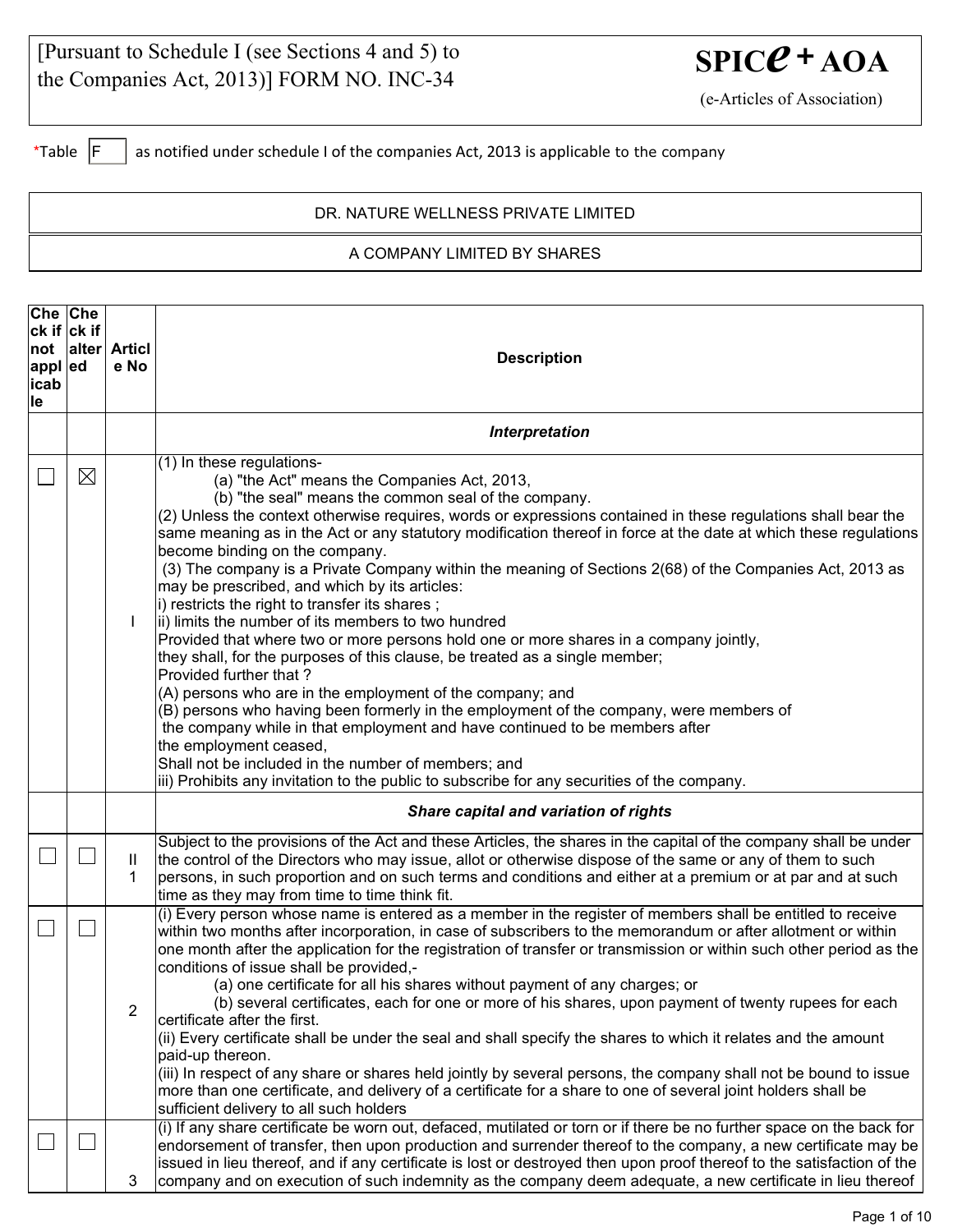|        |                | shall be given. Every certificate under this Article shall be issued on payment of twenty rupees for each                                                                                                                          |  |  |  |  |  |  |
|--------|----------------|------------------------------------------------------------------------------------------------------------------------------------------------------------------------------------------------------------------------------------|--|--|--|--|--|--|
|        |                | certificate.                                                                                                                                                                                                                       |  |  |  |  |  |  |
|        |                | (ii) The provisions of Articles (2) and (3) shall mutatis mutandis apply to debentures of the company.                                                                                                                             |  |  |  |  |  |  |
|        |                | Except as required by law, no person shall be recognised by the company as holding any share upon any<br>trust, and the company shall not be bound by, or be compelled in any way to recognise (even when having                   |  |  |  |  |  |  |
|        | 4              | notice thereof) any equitable, contingent, future or partial interest in any share, or any interest in any fractional                                                                                                              |  |  |  |  |  |  |
|        |                | part of a share, or (except only as by these regulations or by law otherwise provided) any other rights in                                                                                                                         |  |  |  |  |  |  |
|        |                | respect of any share except an absolute right to the entirety thereof in the registered holder.                                                                                                                                    |  |  |  |  |  |  |
|        |                | (i) The company may exercise the powers of paying commissions conferred by sub-section (6) of section 40,                                                                                                                          |  |  |  |  |  |  |
|        |                | provided that the rate per cent or the amount of the commission paid or agreed to be paid shall be disclosed in                                                                                                                    |  |  |  |  |  |  |
|        |                | the manner required by that section and rules made thereunder.                                                                                                                                                                     |  |  |  |  |  |  |
|        | 5              | $\vert$ (ii) The rate or amount of the commission shall not exceed the rate or amount prescribed in rules made under                                                                                                               |  |  |  |  |  |  |
|        |                | sub-section (6) of section 40.                                                                                                                                                                                                     |  |  |  |  |  |  |
|        |                | (iii) The commission may be satisfied by the payment of cash or the allotment of fully or partly paid shares or<br>partly in the one way and partly in the other.                                                                  |  |  |  |  |  |  |
|        |                | (i) If at any time the share capital is divided into different classes of shares, the rights attached to any class                                                                                                                 |  |  |  |  |  |  |
|        |                | (unless otherwise provided by the terms of issue of the shares of that class) may, subject to the provisions of                                                                                                                    |  |  |  |  |  |  |
|        |                | section 48, and whether or not the company is being wound up, be varied with the consent in writing of the                                                                                                                         |  |  |  |  |  |  |
|        |                | holders of three-fourths of the issued shares of that class, or with the sanction of a special resolution passed at                                                                                                                |  |  |  |  |  |  |
|        | 6              | a separate meeting of the holders of the shares of that class.                                                                                                                                                                     |  |  |  |  |  |  |
|        |                | (ii) To every such separate meeting, the provisions of these regulations relating to general meetings shall                                                                                                                        |  |  |  |  |  |  |
|        |                | mutatis mutandis apply, but so that the necessary quorum shall be at least two persons holding at least one-                                                                                                                       |  |  |  |  |  |  |
|        |                | third of the issued shares of the class in question.                                                                                                                                                                               |  |  |  |  |  |  |
| $\Box$ | $\overline{7}$ | The rights conferred upon the holders of the shares of any class issued with preferred or other rights shall not,<br>unless otherwise expressly provided by the terms of issue of the shares of that class, be deemed to be varied |  |  |  |  |  |  |
|        |                | by the creation or issue of further shares ranking pari passu therewith.                                                                                                                                                           |  |  |  |  |  |  |
|        |                | Subject to the provisions of section 55, any preference shares may, with the sanction of an ordinary resolution,                                                                                                                   |  |  |  |  |  |  |
|        | 8              | be issued on the terms that they are to be redeemed on such terms and in such manner as the company                                                                                                                                |  |  |  |  |  |  |
|        |                | before the issue of the shares may, by special resolution, determine.                                                                                                                                                              |  |  |  |  |  |  |
|        |                |                                                                                                                                                                                                                                    |  |  |  |  |  |  |
|        |                | Lien                                                                                                                                                                                                                               |  |  |  |  |  |  |
|        |                | (i) The company shall have a first and paramount lien-                                                                                                                                                                             |  |  |  |  |  |  |
|        |                | (a) on every share (not being a fully paid share), for all monies (whether presently payable or not)                                                                                                                               |  |  |  |  |  |  |
|        |                | called, or payable at a fixed time, in respect of that share; and<br>(b) on all shares (not being fully paid shares) standing registered in the name of a single person, for all                                                   |  |  |  |  |  |  |
|        | 9              | monies presently payable by him or his estate to the company:                                                                                                                                                                      |  |  |  |  |  |  |
|        |                | Provided that the Board of directors may at any time declare any share to be wholly or in part exempt from the                                                                                                                     |  |  |  |  |  |  |
|        |                | provisions of this clause.                                                                                                                                                                                                         |  |  |  |  |  |  |
|        |                | (ii) The company?s lien, if any, on a share shall extend to all dividends payable and bonuses declared from                                                                                                                        |  |  |  |  |  |  |
|        |                | time to time in respect of such shares.                                                                                                                                                                                            |  |  |  |  |  |  |
|        |                |                                                                                                                                                                                                                                    |  |  |  |  |  |  |
|        |                | The company may sell, in such manner as the Board thinks fit, any shares on which the company has a lien:                                                                                                                          |  |  |  |  |  |  |
|        |                | Provided that no sale shall be made-                                                                                                                                                                                               |  |  |  |  |  |  |
|        | 10             | (a) unless a sum in respect of which the lien exists is presently payable; or                                                                                                                                                      |  |  |  |  |  |  |
|        |                | (b) until the expiration of fourteen days after a notice in writing stating and demanding payment of such                                                                                                                          |  |  |  |  |  |  |
|        |                | part of the amount in respect of which the lien exists as is presently payable, has been given to the registered<br>holder for the time being of the share or the person entitled thereto by reason of his death or insolvency.    |  |  |  |  |  |  |
|        |                | (i) To give effect to any such sale, the Board may authorise some person to transfer the shares sold to the                                                                                                                        |  |  |  |  |  |  |
|        |                | purchaser thereof.                                                                                                                                                                                                                 |  |  |  |  |  |  |
|        | 11             | $(iii)$ The purchaser shall be registered as the holder of the shares comprised in any such transfer.                                                                                                                              |  |  |  |  |  |  |
|        |                | (iii) The purchaser shall not be bound to see to the application of the purchase money, nor shall his title to the                                                                                                                 |  |  |  |  |  |  |
|        |                | shares be affected by any irregularity or invalidity in the proceedings in reference to the sale.                                                                                                                                  |  |  |  |  |  |  |
|        |                | (i) The proceeds of the sale shall be received by the company and applied in payment of such part of the                                                                                                                           |  |  |  |  |  |  |
|        | 12             | amount in respect of which the lien exists as is presently payable.                                                                                                                                                                |  |  |  |  |  |  |
|        |                | (ii) The residue, if any, shall, subject to a like lien for sums not presently payable as existed upon the shares<br>before the sale, be paid to the person entitled to the shares at the date of the sale.                        |  |  |  |  |  |  |
|        |                |                                                                                                                                                                                                                                    |  |  |  |  |  |  |
|        |                | <b>Calls on shares</b>                                                                                                                                                                                                             |  |  |  |  |  |  |
|        |                | (i) The Board may, from time to time, make calls upon the members in respect of any monies unpaid on their                                                                                                                         |  |  |  |  |  |  |
|        |                | shares (whether on account of the nominal value of the shares or by way of premium) and not by the                                                                                                                                 |  |  |  |  |  |  |
|        |                | conditions of allotment thereof made payable at fixed times:                                                                                                                                                                       |  |  |  |  |  |  |
|        | 13             | Provided that no call shall exceed one-fourth of the nominal value of the share or be payable at less than one                                                                                                                     |  |  |  |  |  |  |
|        |                | month from the date fixed for the payment of the last preceding call.<br>(ii) Each member shall, subject to receiving at least fourteen days? notice specifying the time or times and                                              |  |  |  |  |  |  |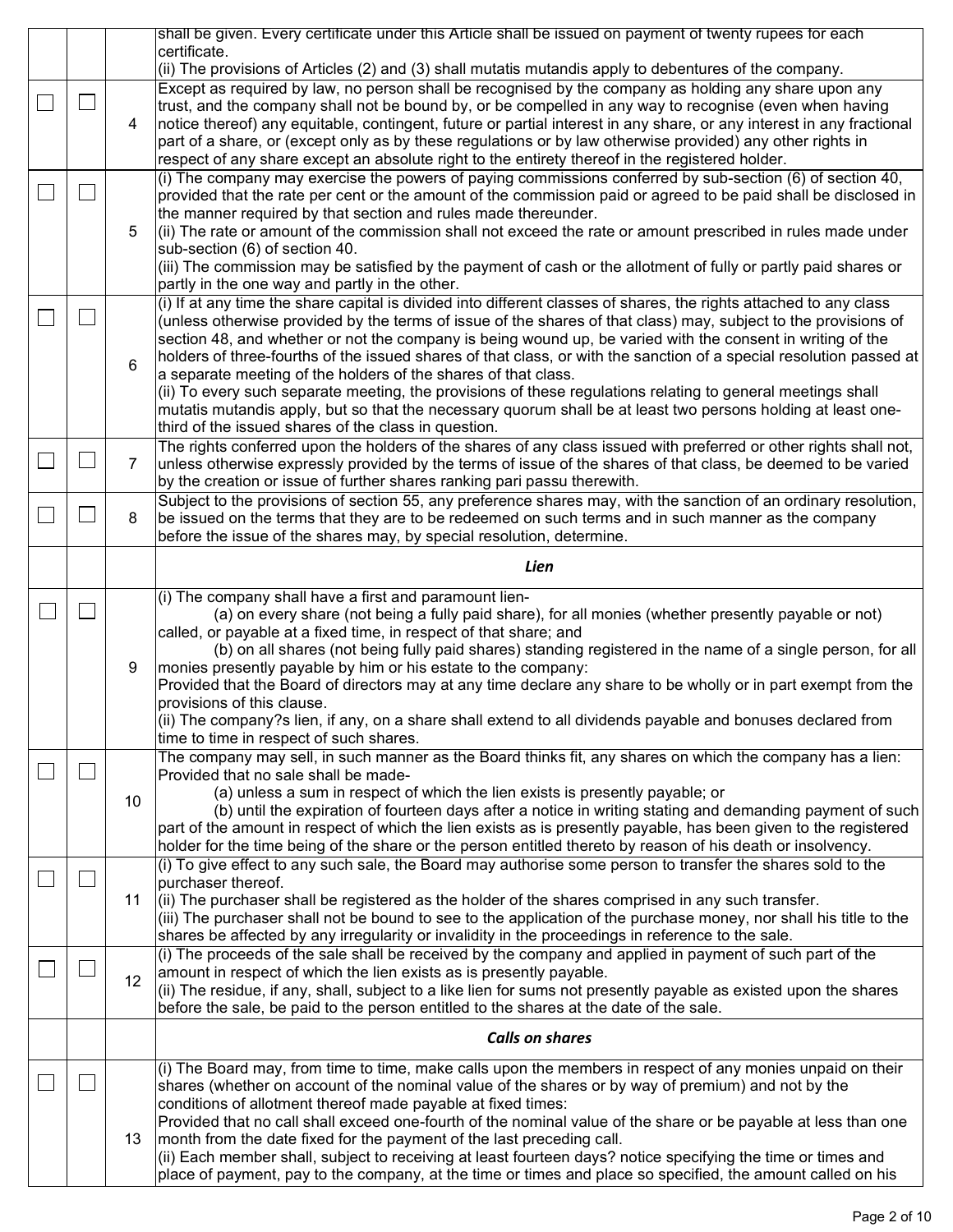|  |    | shares.<br>(iii) A call may be revoked or postponed at the discretion of the Board.                                                                                                                                                                                                                                                                                                                                                                                                                                                                                                                                                                            |  |  |  |  |  |  |
|--|----|----------------------------------------------------------------------------------------------------------------------------------------------------------------------------------------------------------------------------------------------------------------------------------------------------------------------------------------------------------------------------------------------------------------------------------------------------------------------------------------------------------------------------------------------------------------------------------------------------------------------------------------------------------------|--|--|--|--|--|--|
|  |    | A call shall be deemed to have been made at the time when the resolution of the Board authorizing the call                                                                                                                                                                                                                                                                                                                                                                                                                                                                                                                                                     |  |  |  |  |  |  |
|  | 14 | was passed and may be required to be paid by instalments.                                                                                                                                                                                                                                                                                                                                                                                                                                                                                                                                                                                                      |  |  |  |  |  |  |
|  | 15 | The joint holders of a share shall be jointly and severally liable to pay all calls in respect thereof.                                                                                                                                                                                                                                                                                                                                                                                                                                                                                                                                                        |  |  |  |  |  |  |
|  | 16 | $(i)$ If a sum called in respect of a share is not paid before or on the day appointed for payment thereof, the<br>person from whom the sum is due shall pay interest thereon from the day appointed for payment thereof to the<br>time of actual payment at ten per cent per annum or at such lower rate, if any, as the Board may determine.<br>(ii) The Board shall be at liberty to waive payment of any such interest wholly or in part.                                                                                                                                                                                                                  |  |  |  |  |  |  |
|  | 17 | (i) Any sum which by the terms of issue of a share becomes payable on allotment or at any fixed date, whether<br>on account of the nominal value of the share or by way of premium, shall, for the purposes of these<br>regulations, be deemed to be a call duly made and payable on the date on which by the terms of issue such<br>sum becomes payable.<br>(ii) In case of non-payment of such sum, all the relevant provisions of these regulations as to payment of<br>interest and expenses, forfeiture or otherwise shall apply as if such sum had become payable by virtue of a call<br>duly made and notified.                                         |  |  |  |  |  |  |
|  | 18 | The Board-<br>(a) may, if it thinks fit, receive from any member willing to advance the same, all or any part of the monies<br>uncalled and unpaid upon any shares held by him; and<br>$(6)$ upon all or any of the monies so advanced, may (until the same would, but for such advance, become<br>presently payable) pay interest at such rate not exceeding, unless the company in general meeting shall<br>otherwise direct, twelve per cent per annum, as may be agreed upon between the Board and the member<br>paying the sum in advance.                                                                                                                |  |  |  |  |  |  |
|  |    | <b>Transfer of shares</b>                                                                                                                                                                                                                                                                                                                                                                                                                                                                                                                                                                                                                                      |  |  |  |  |  |  |
|  | 19 | $(i)$ The instrument of transfer of any share in the company shall be executed by or on behalf of both the<br>transferor and transferee.<br>$ $ (ii) The transferor shall be deemed to remain a holder of the share until the name of the transferee is entered in<br>the register of members in respect thereof.                                                                                                                                                                                                                                                                                                                                              |  |  |  |  |  |  |
|  | 20 | The Board may, subject to the right of appeal conferred by section 58 decline to register-<br>$(a)$ the transfer of a share, not being a fully paid share, to a person of whom they do not approve; or<br>$\vert$ (b) any transfer of shares on which the company has a lien.                                                                                                                                                                                                                                                                                                                                                                                  |  |  |  |  |  |  |
|  | 21 | The Board may decline to recognise any instrument of transfer unless-<br>(a) the instrument of transfer is in the form as prescribed in rules made under sub-section (1) of section 56;<br>$(6)$ the instrument of transfer is accompanied by the certificate of the shares to which it relates, and such other<br>evidence as the Board may reasonably require to show the right of the transferor to make the transfer; and<br>$\vert$ (c) the instrument of transfer is in respect of only one class of shares.                                                                                                                                             |  |  |  |  |  |  |
|  | 22 | On giving not less than seven days? previous notice in accordance with section 91 and rules made thereunder,<br>the registration of transfers may be suspended at such times and for such periods as the Board may from time<br>to time determine:<br>Provided that such registration shall not be suspended for more than thirty days at any one time or for more<br>than forty-five days in the aggregate in any year.                                                                                                                                                                                                                                       |  |  |  |  |  |  |
|  |    | <b>Transmission of shares</b>                                                                                                                                                                                                                                                                                                                                                                                                                                                                                                                                                                                                                                  |  |  |  |  |  |  |
|  | 23 | (i) On the death of a member, the survivor or survivors where the member was a joint holder, and his nominee<br>or nominees or legal representatives where he was a sole holder, shall be the only persons recognised by the<br>company as having any title to his interest in the shares<br>$ $ (ii) Nothing in clause (i) shall release the estate of a deceased joint holder from any liability in respect of any<br>share which had been jointly held by him with other persons.                                                                                                                                                                           |  |  |  |  |  |  |
|  | 24 | (i) Any person becoming entitled to a share in consequence of the death or insolvency of a member may, upon<br>such evidence being produced as may from time to time properly be required by the Board and subject as<br>hereinafter provided, elect, either-<br>(a) to be registered himself as holder of the share; or<br>(b) to make such transfer of the share as the deceased or insolvent member could have made.<br>$\left  \right $ ii) The Board shall, in either case, have the same right to decline or suspend registration as it would have had,<br>if the deceased or insolvent member had transferred the share before his death or insolvency. |  |  |  |  |  |  |
|  | 25 | (i) If the person so becoming entitled shall elect to be registered as holder of the share himself, he shall deliver<br>or send to the company a notice in writing signed by him stating that he so elects.<br>$(iii)$ If the person aforesaid shall elect to transfer the share, he shall testify his election by executing a transfer of<br>the share.<br>(iii) All the limitations, restrictions and provisions of these regulations relating to the right to transfer and the<br>registration of transfers of shares shall be applicable to any such notice or transfer as aforesaid as if the death                                                       |  |  |  |  |  |  |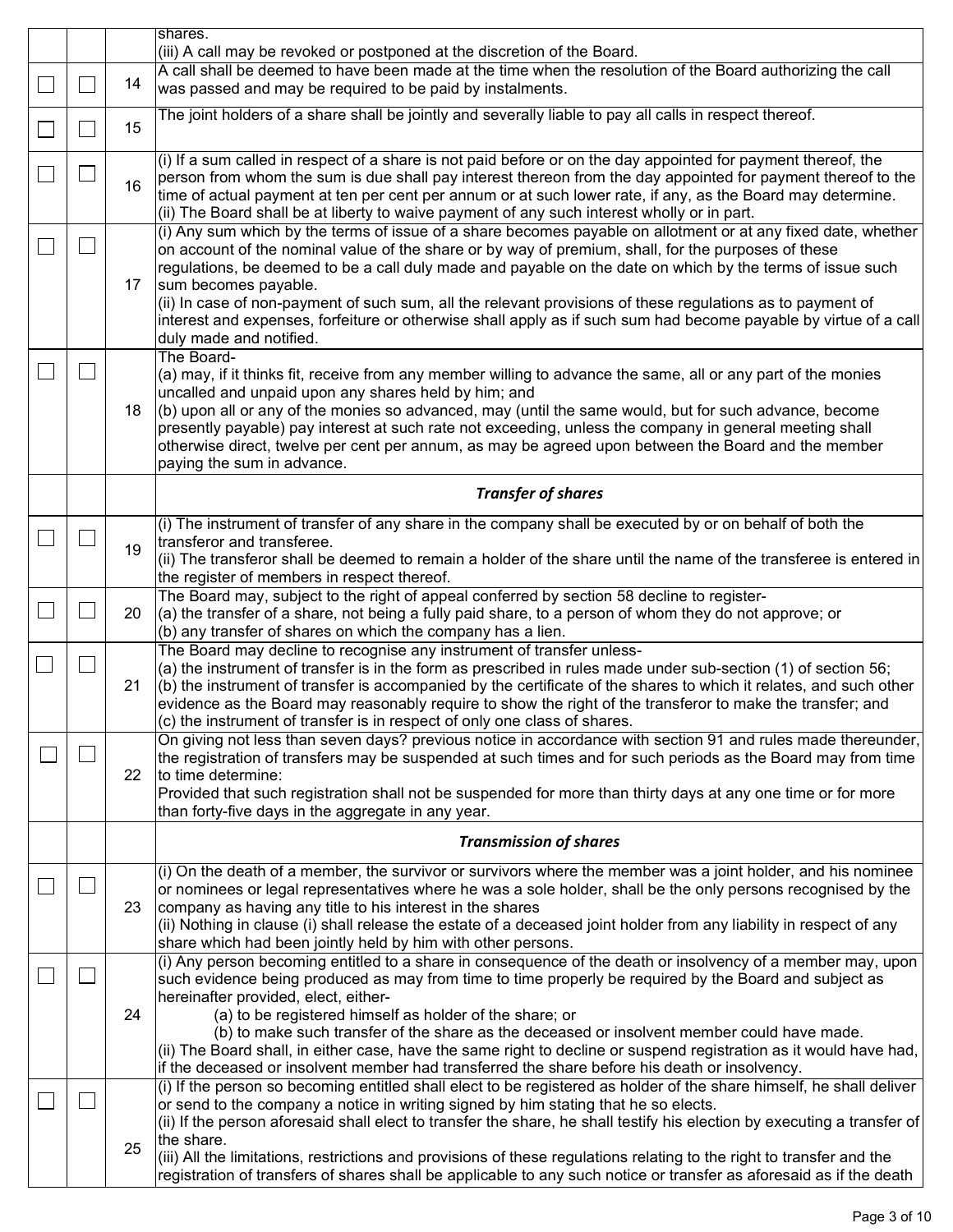|  |    | or insolvency of the member had not occurred and the notice or transfer were a transfer signed by that<br>member.                                                                                                                                                                                                                                                                                                                                                                                                                                                                                                                                                                                                                                                                                                                                                                                                                                          |  |  |  |  |  |  |  |
|--|----|------------------------------------------------------------------------------------------------------------------------------------------------------------------------------------------------------------------------------------------------------------------------------------------------------------------------------------------------------------------------------------------------------------------------------------------------------------------------------------------------------------------------------------------------------------------------------------------------------------------------------------------------------------------------------------------------------------------------------------------------------------------------------------------------------------------------------------------------------------------------------------------------------------------------------------------------------------|--|--|--|--|--|--|--|
|  | 26 | A person becoming entitled to a share by reason of the death or insolvency of the holder shall be entitled to the<br>same dividends and other advantages to which he would be entitled if he were the registered holder of the<br>share, except that he shall not, before being registered as a member in respect of the share, be entitled in<br>respect of it to exercise any right conferred by membership in relation to meetings of the company:<br>Provided that the Board may, at any time, give notice requiring any such person to elect either to be registered<br>himself or to transfer the share, and if the notice is not complied with within ninety days, the Board may<br>thereafter withhold payment of all dividends, bonuses or other monies payable in respect of the share, until the<br>requirements of the notice have been complied with.                                                                                         |  |  |  |  |  |  |  |
|  |    | <b>Forfeiture of shares</b>                                                                                                                                                                                                                                                                                                                                                                                                                                                                                                                                                                                                                                                                                                                                                                                                                                                                                                                                |  |  |  |  |  |  |  |
|  | 27 | If a member fails to pay any call, or instalment of a call, on the day appointed for payment thereof, the Board<br>$\vert$ may, at any time thereafter during such time as any part of the call or instalment remains unpaid, serve a<br>notice on him requiring payment of so much of the call or instalment as is unpaid, together with any interest<br>which may have accrued.                                                                                                                                                                                                                                                                                                                                                                                                                                                                                                                                                                          |  |  |  |  |  |  |  |
|  | 28 | The notice aforesaid shall-<br>$(a)$ name a further day (not being earlier than the expiry of fourteen days from the date of service of the notice)<br>on or before which the payment required by the notice is to be made; and<br>$(6)$ state that, in the event of non-payment on or before the day so named, the shares in respect of which the<br>call was made shall be liable to be forfeited.                                                                                                                                                                                                                                                                                                                                                                                                                                                                                                                                                       |  |  |  |  |  |  |  |
|  | 29 | If the requirements of any such notice as aforesaid are not complied with, any share in respect of which the<br>notice has been given may, at any time thereafter, before the payment required by the notice has been made,<br>be forfeited by a resolution of the Board to that effect.                                                                                                                                                                                                                                                                                                                                                                                                                                                                                                                                                                                                                                                                   |  |  |  |  |  |  |  |
|  | 30 | $(i)$ A forfeited share may be sold or otherwise disposed of on such terms and in such manner as the Board<br>thinks fit.<br>$ $ (ii) At any time before a sale or disposal as aforesaid, the Board may cancel the forfeiture on such terms as it<br>∣thinks fit.                                                                                                                                                                                                                                                                                                                                                                                                                                                                                                                                                                                                                                                                                          |  |  |  |  |  |  |  |
|  | 31 | $(i)$ A person whose shares have been forfeited shall cease to be a member in respect of the forfeited shares,<br>but shall, notwithstanding the forfeiture, remain liable to pay to the company all monies which, at the date of<br>forfeiture, were presently payable by him to the company in respect of the shares.<br>$ $ (ii) The liability of such person shall cease if and when the company shall have received payment in full of all<br>such monies in respect of the shares.                                                                                                                                                                                                                                                                                                                                                                                                                                                                   |  |  |  |  |  |  |  |
|  | 32 | $(i)$ A duly verified declaration in writing that the declarant is a director, the manager or the secretary, of the<br>company, and that a share in the company has been duly forfeited on a date stated in the declaration, shall be<br>conclusive evidence of the facts therein stated as against all persons claiming to be entitled to the share;<br>$(iii)$ The company may receive the consideration, if any, given for the share on any sale or disposal thereof and<br>may execute a transfer of the share in favour of the person to whom the share is sold or disposed of;<br>$ $ (iii) The transferee shall thereupon be registered as the holder of the share; and<br>$(iv)$ The transferee shall not be bound to see to the application of the purchase money, if any, nor shall his title<br>to the share be affected by any irregularity or invalidity in the proceedings in reference to the forfeiture, sale or<br>disposal of the share. |  |  |  |  |  |  |  |
|  | 33 | The provisions of these regulations as to forfeiture shall apply in the case of nonpayment of any sum which, by<br>the terms of issue of a share, becomes payable at a fixed time, whether on account of the nominal value of the<br>share or by way of premium, as if the same had been payable by virtue of a call duly made and notified.                                                                                                                                                                                                                                                                                                                                                                                                                                                                                                                                                                                                               |  |  |  |  |  |  |  |
|  |    | <b>Alteration of capital</b>                                                                                                                                                                                                                                                                                                                                                                                                                                                                                                                                                                                                                                                                                                                                                                                                                                                                                                                               |  |  |  |  |  |  |  |
|  | 34 | The company may, from time to time, by ordinary resolution increase the share capital by such sum, to be<br>divided into shares of such amount, as may be specified in the resolution.                                                                                                                                                                                                                                                                                                                                                                                                                                                                                                                                                                                                                                                                                                                                                                     |  |  |  |  |  |  |  |
|  | 35 | Subject to the provisions of section 61, the company may, by ordinary resolution,-<br>(a) consolidate and divide all or any of its share capital into shares of larger amount than its existing shares;<br>(b) convert all or any of its fully paid-up shares into stock, and reconvert that stock into fully paid-up shares of<br>any denomination;<br>(c) sub-divide its existing shares or any of them into shares of smaller amount than is fixed by the<br> memorandum;<br>(d) cancel any shares which, at the date of the passing of the resolution, have not been taken or agreed to be<br>taken by any person.                                                                                                                                                                                                                                                                                                                                     |  |  |  |  |  |  |  |
|  | 36 | Where shares are converted into stock,-<br>$\vert$ (a) the holders of stock may transfer the same or any part thereof in the same manner as, and subject to the<br>same regulations under which, the shares from which the stock arose might before the conversion have been<br>transferred, or as near thereto as circumstances admit:<br>Provided that the Board may, from time to time, fix the minimum amount of stock transferable, so, however,<br>that such minimum shall not exceed the nominal amount of the shares from which the stock arose.<br>$(6)$ the holders of stock shall, according to the amount of stock held by them, have the same rights, privileges                                                                                                                                                                                                                                                                              |  |  |  |  |  |  |  |

L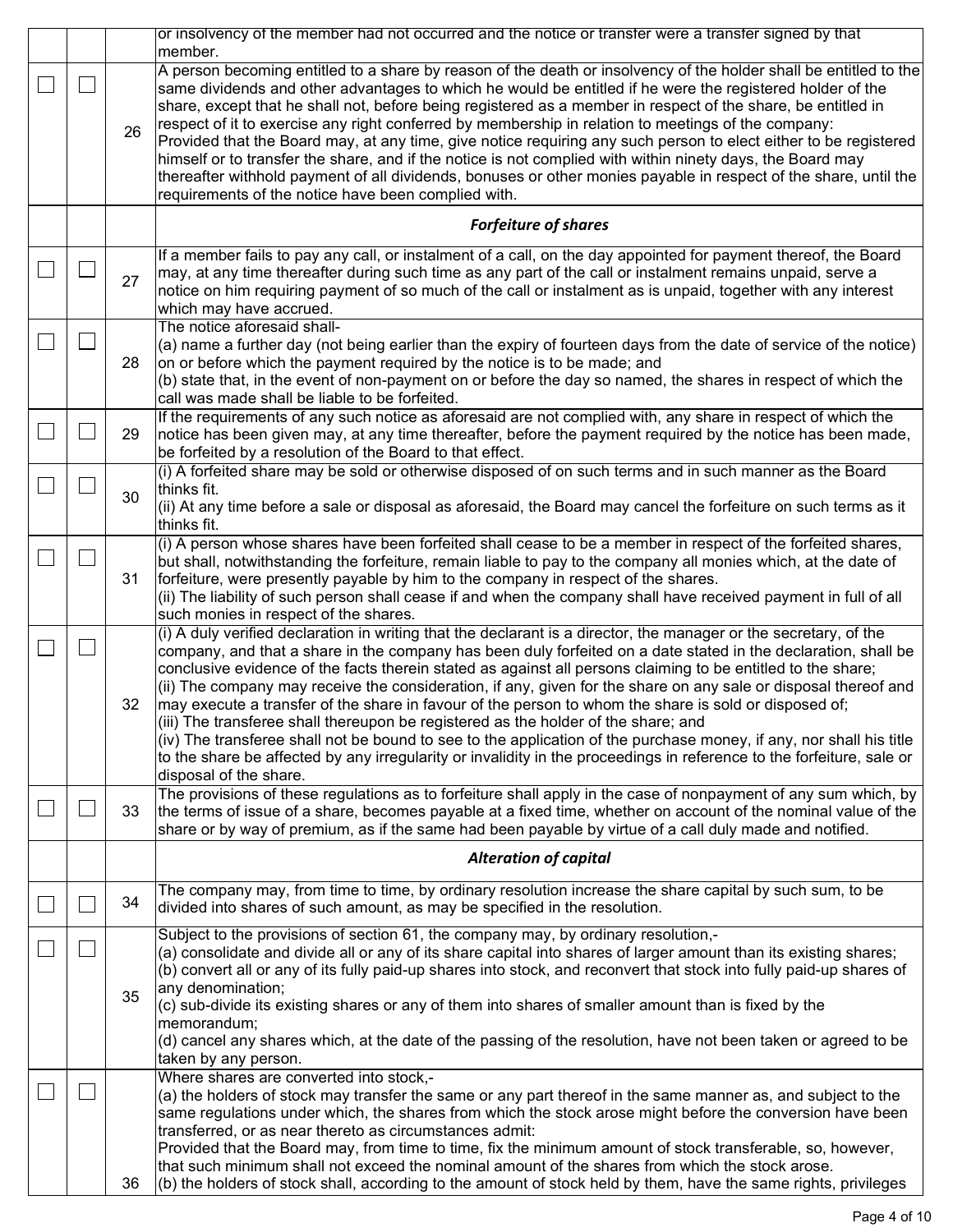|                             | 44 | The chairperson, if any, of the Board shall preside as Chairperson at every general meeting of the company.                                                                                                                                                                                                                                                                                                                                                                                                                                                                                                                                                                                                                                                                                                                                                                                                                                                                                                                                                                                                                                                                                                                                                                                                                                                                                                                                                                                                                                                                                                        |  |  |  |  |  |  |
|-----------------------------|----|--------------------------------------------------------------------------------------------------------------------------------------------------------------------------------------------------------------------------------------------------------------------------------------------------------------------------------------------------------------------------------------------------------------------------------------------------------------------------------------------------------------------------------------------------------------------------------------------------------------------------------------------------------------------------------------------------------------------------------------------------------------------------------------------------------------------------------------------------------------------------------------------------------------------------------------------------------------------------------------------------------------------------------------------------------------------------------------------------------------------------------------------------------------------------------------------------------------------------------------------------------------------------------------------------------------------------------------------------------------------------------------------------------------------------------------------------------------------------------------------------------------------------------------------------------------------------------------------------------------------|--|--|--|--|--|--|
|                             | 43 | (i) No business shall be transacted at any general meeting unless a quorum of members is present at the time<br>when the meeting proceeds to business.<br>(ii) Save as otherwise provided herein, the quorum for the general meetings shall be as provided in section<br>103.                                                                                                                                                                                                                                                                                                                                                                                                                                                                                                                                                                                                                                                                                                                                                                                                                                                                                                                                                                                                                                                                                                                                                                                                                                                                                                                                      |  |  |  |  |  |  |
|                             |    | <b>Proceedings at general meetings</b>                                                                                                                                                                                                                                                                                                                                                                                                                                                                                                                                                                                                                                                                                                                                                                                                                                                                                                                                                                                                                                                                                                                                                                                                                                                                                                                                                                                                                                                                                                                                                                             |  |  |  |  |  |  |
|                             | 42 | (i) The Board may, whenever it thinks fit, call an extraordinary general meeting.<br>$(iii)$ If at any time directors capable of acting who are sufficient in number to form a quorum are not within India,<br>any director or any two members of the company may call an extraordinary general meeting in the same<br>manner, as nearly as possible, as that in which such a meeting may be called by the Board.                                                                                                                                                                                                                                                                                                                                                                                                                                                                                                                                                                                                                                                                                                                                                                                                                                                                                                                                                                                                                                                                                                                                                                                                  |  |  |  |  |  |  |
|                             | 41 | All general meetings other than annual general meeting shall be called extraordinary general meeting.                                                                                                                                                                                                                                                                                                                                                                                                                                                                                                                                                                                                                                                                                                                                                                                                                                                                                                                                                                                                                                                                                                                                                                                                                                                                                                                                                                                                                                                                                                              |  |  |  |  |  |  |
|                             |    | <b>General meetings</b>                                                                                                                                                                                                                                                                                                                                                                                                                                                                                                                                                                                                                                                                                                                                                                                                                                                                                                                                                                                                                                                                                                                                                                                                                                                                                                                                                                                                                                                                                                                                                                                            |  |  |  |  |  |  |
|                             | 40 | Notwithstanding anything contained in these articles but subject to the provisions of sections 68 to 70 and any<br>other applicable provision of the Act or any other law for the time being in force, the company may purchase its<br>own shares or other specified securities.                                                                                                                                                                                                                                                                                                                                                                                                                                                                                                                                                                                                                                                                                                                                                                                                                                                                                                                                                                                                                                                                                                                                                                                                                                                                                                                                   |  |  |  |  |  |  |
|                             |    | <b>Buy-back of shares</b>                                                                                                                                                                                                                                                                                                                                                                                                                                                                                                                                                                                                                                                                                                                                                                                                                                                                                                                                                                                                                                                                                                                                                                                                                                                                                                                                                                                                                                                                                                                                                                                          |  |  |  |  |  |  |
| $\mathcal{L}_{\mathcal{A}}$ | 39 | (D) A securities premium account and a capital redemption reserve account may, for the purposes of this<br>regulation, be applied in the paying up of unissued shares to be issued to members of the company as fully<br>paid bonus shares;<br>(E) The Board shall give effect to the resolution passed by the company in pursuance of this regulation.<br>(i) Whenever such a resolution as aforesaid shall have been passed, the Board shall-<br>(a) make all appropriations and applications of the undivided profits resolved to be capitalised thereby, and all<br>allotments and issues of fully paid shares if any; and<br>(b) generally do all acts and things required to give effect thereto.<br>(ii) The Board shall have power-<br>$(a)$ to make such provisions, by the issue of fractional certificates or by payment in cash or otherwise as it<br>thinks fit, for the case of shares becoming distributable in fractions; and<br>(b) to authorise any person to enter, on behalf of all the members entitled thereto, into an agreement with the<br>company providing for the allotment to them respectively, credited as fully paid-up, of any further shares to<br>which they may be entitled upon such capitalisation, or as the case may require, for the payment by the<br>company on their behalf, by the application thereto of their respective proportions of profits resolved to be<br>capitalised, of the amount or any part of the amounts remaining unpaid on their existing shares;<br>(iii) Any agreement made under such authority shall be effective and binding on such members. |  |  |  |  |  |  |
| $\mathcal{L}_{\mathcal{A}}$ | 38 | $(i)$ The company in general meeting may, upon the recommendation of the Board, resolve-<br>(a) that it is desirable to capitalise any part of the amount for the time being standing to the credit of any of the<br>company?s reserve accounts, or to the credit of the, profit and loss account, or otherwise available for<br>distribution; and<br>(b) that such sum be accordingly set free for distribution in the manner specified in clause (ii) amongst the<br>members who would have been entitled thereto, if distributed by way of dividend and in the same proportions.<br>(ii) The sum aforesaid shall not be paid in cash but shall be applied, subject to the provision contained in<br>clause (iii), either in or towards-<br>$(A)$ paying up any amounts for the time being unpaid on any shares held by such members respectively;<br>(B) paying up in full, unissued shares of the company to be allotted and distributed, credited as fully paid-up, to<br>and amongst such members in the proportions aforesaid;<br>(C) partly in the way specified in sub-clause (A) and partly in that specified in sub-clause (B);                                                                                                                                                                                                                                                                                                                                                                                                                                                                         |  |  |  |  |  |  |
|                             |    | <b>Capitalisation of profits</b>                                                                                                                                                                                                                                                                                                                                                                                                                                                                                                                                                                                                                                                                                                                                                                                                                                                                                                                                                                                                                                                                                                                                                                                                                                                                                                                                                                                                                                                                                                                                                                                   |  |  |  |  |  |  |
| $\mathbb{R}^n$              | 37 | authorised and consent required by law,-<br>$(a)$ its share capital;<br>(b) any capital redemption reserve account; or<br>(c) any share premium account.                                                                                                                                                                                                                                                                                                                                                                                                                                                                                                                                                                                                                                                                                                                                                                                                                                                                                                                                                                                                                                                                                                                                                                                                                                                                                                                                                                                                                                                           |  |  |  |  |  |  |
|                             |    | and advantages as regards dividends, voting at meetings of the company, and other matters, as if they held<br>the shares from which the stock arose; but no such privilege or advantage (except participation in the<br>dividends and profits of the company and in the assets on winding up) shall be conferred by an amount of<br>stock which would not, if existing in shares, have conferred that privilege or advantage.<br>(c) such of the regulations of the company as are applicable to paid-up shares shall apply to stock and the<br>words "share" and "shareholder" in those regulations shall include "stock" and "stock-holder" respectively.<br>The company may, by special resolution, reduce in any manner and with, and subject to, any incident                                                                                                                                                                                                                                                                                                                                                                                                                                                                                                                                                                                                                                                                                                                                                                                                                                                 |  |  |  |  |  |  |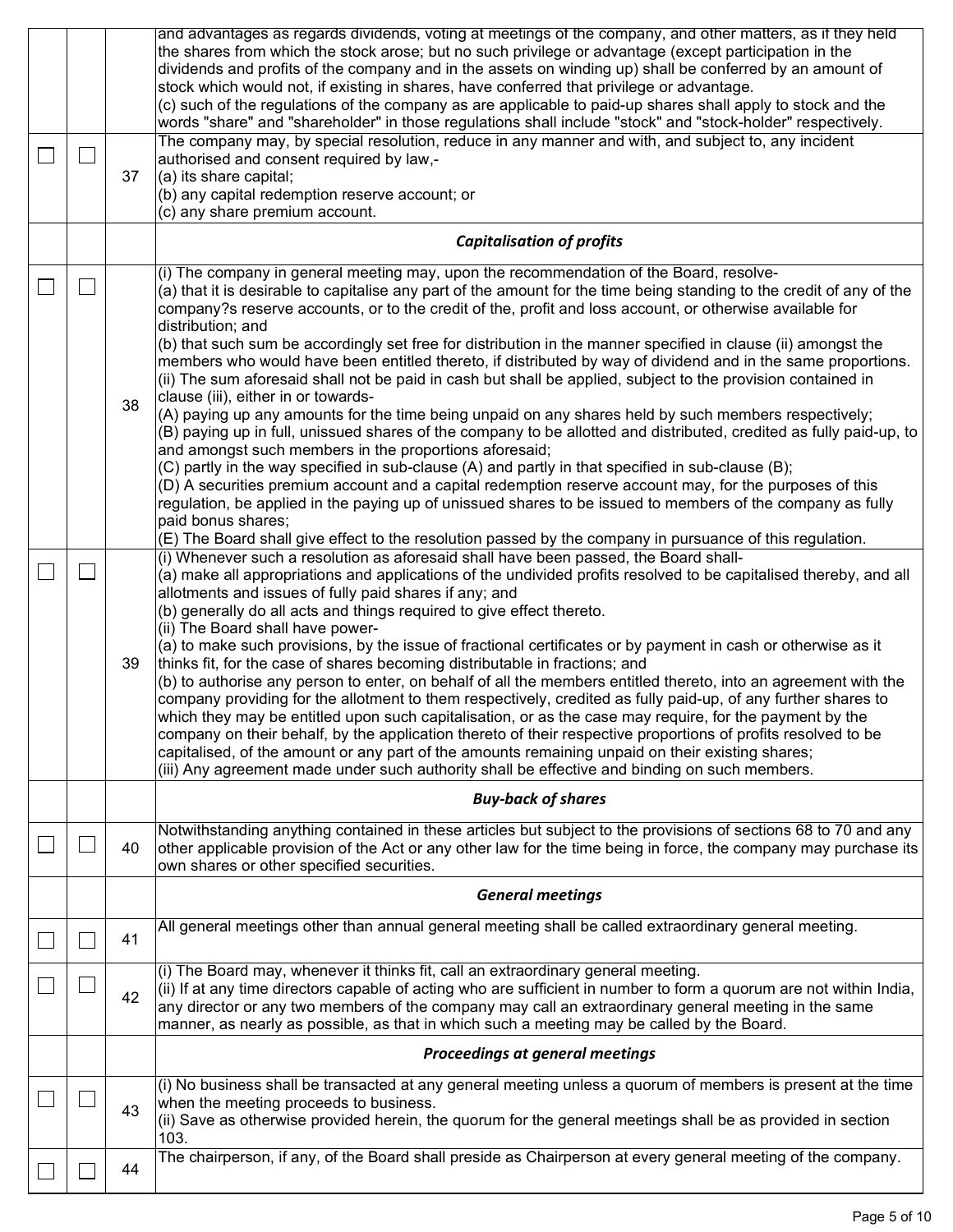|             | 45 | If there is no such Chairperson, or if he is not present within fifteen minutes after the time appointed for holding<br>the meeting, or is unwilling to act as chairperson of the meeting, the directors present shall elect one of their<br>members to be Chairperson of the meeting.                                                                                                                                                                                                                                                                                                                                                                                                                                           |  |  |  |  |  |  |  |
|-------------|----|----------------------------------------------------------------------------------------------------------------------------------------------------------------------------------------------------------------------------------------------------------------------------------------------------------------------------------------------------------------------------------------------------------------------------------------------------------------------------------------------------------------------------------------------------------------------------------------------------------------------------------------------------------------------------------------------------------------------------------|--|--|--|--|--|--|--|
|             | 46 | If at any meeting no director is willing to act as Chairperson or if no director is present within fifteen minutes<br>after the time appointed for holding the meeting, the members present shall choose one of their members to be<br>Chairperson of the meeting.                                                                                                                                                                                                                                                                                                                                                                                                                                                               |  |  |  |  |  |  |  |
|             |    | <b>Adjournment of meeting</b>                                                                                                                                                                                                                                                                                                                                                                                                                                                                                                                                                                                                                                                                                                    |  |  |  |  |  |  |  |
|             | 47 | (i) The Chairperson may, with the consent of any meeting at which a quorum is present, and shall, if so<br>directed by the meeting, adjourn the meeting from time to time and from place to place.<br>(ii) No business shall be transacted at any adjourned meeting other than the business left unfinished at the<br>meeting from which the adjournment took place.<br>(iii) When a meeting is adjourned for thirty days or more, notice of the adjourned meeting shall be given as in<br>the case of an original meeting.<br>(iv) Save as aforesaid, and as provided in section 103 of the Act, it shall not be necessary to give any notice of<br>an adjournment or of the business to be transacted at an adjourned meeting. |  |  |  |  |  |  |  |
|             |    | <b>Voting rights</b>                                                                                                                                                                                                                                                                                                                                                                                                                                                                                                                                                                                                                                                                                                             |  |  |  |  |  |  |  |
|             | 48 | Subject to any rights or restrictions for the time being attached to any class or classes of shares,-<br>(a) on a show of hands, every member present in person shall have one vote; and<br>(b) on a poll, the voting rights of members shall be in proportion to his share in the paid-up equity share capital<br>of the company.                                                                                                                                                                                                                                                                                                                                                                                               |  |  |  |  |  |  |  |
|             | 49 | A member may exercise his vote at a meeting by electronic means in accordance with section 108 and shall<br>vote only once.                                                                                                                                                                                                                                                                                                                                                                                                                                                                                                                                                                                                      |  |  |  |  |  |  |  |
|             | 50 | (i) In the case of joint holders, the vote of the senior who tenders a vote, whether in person or by proxy, shall<br>be accepted to the exclusion of the votes of the other joint holders.<br>(ii) For this purpose, seniority shall be determined by the order in which the names stand in the register of<br>members.                                                                                                                                                                                                                                                                                                                                                                                                          |  |  |  |  |  |  |  |
|             | 51 | A member of unsound mind, or in respect of whom an order has been made by any court having jurisdiction in<br>lunacy, may vote, whether on a show of hands or on a poll, by his committee or other legal guardian, and any<br>such committee or guardian may, on a poll, vote by proxy.                                                                                                                                                                                                                                                                                                                                                                                                                                          |  |  |  |  |  |  |  |
|             | 52 | Any business other than that upon which a poll has been demanded may be proceeded with, pending the<br>taking of the poll.                                                                                                                                                                                                                                                                                                                                                                                                                                                                                                                                                                                                       |  |  |  |  |  |  |  |
|             | 53 | No member shall be entitled to vote at any general meeting unless all calls or other sums presently payable by<br>him in respect of shares in the company have been paid                                                                                                                                                                                                                                                                                                                                                                                                                                                                                                                                                         |  |  |  |  |  |  |  |
|             | 54 | (i) No objection shall be raised to the qualification of any voter except at the meeting or adjourned meeting at<br>which the vote objected to is given or tendered, and every vote not disallowed at such meeting shall be valid<br>for all purposes.<br>(ii) Any such objection made in due time shall be referred to the Chairperson of the meeting, whose decision<br>shall be final and conclusive.                                                                                                                                                                                                                                                                                                                         |  |  |  |  |  |  |  |
|             |    | Proxy                                                                                                                                                                                                                                                                                                                                                                                                                                                                                                                                                                                                                                                                                                                            |  |  |  |  |  |  |  |
|             | 55 | The instrument appointing a proxy and the power-of-attorney or other authority, if any, under which it is signed<br>or a notarised copy of that power or authority, shall be deposited at the registered office of the company not<br>less than 48 hours before the time for holding the meeting or adjourned meeting at which the person named in<br>the instrument proposes to vote, or, in the case of a poll, not less than 24 hours before the time appointed for<br>the taking of the poll; and in default the instrument of proxy shall not be treated as valid.                                                                                                                                                          |  |  |  |  |  |  |  |
|             | 56 | An instrument appointing a proxy shall be in the form as prescribed in the rules made under section 105.                                                                                                                                                                                                                                                                                                                                                                                                                                                                                                                                                                                                                         |  |  |  |  |  |  |  |
|             | 57 | A vote given in accordance with the terms of an instrument of proxy shall be valid, notwithstanding the<br>previous death or insanity of the principal or the revocation of the proxy or of the authority under which the<br>proxy was executed, or the transfer of the shares in respect of which the proxy is given: Provided that no<br>intimation in writing of such death, insanity, revocation or transfer shall have been received by the company at<br>its office before the commencement of the meeting or adjourned meeting at which the proxy is used.                                                                                                                                                                |  |  |  |  |  |  |  |
|             |    | <b>Board of Directors</b>                                                                                                                                                                                                                                                                                                                                                                                                                                                                                                                                                                                                                                                                                                        |  |  |  |  |  |  |  |
| $\boxtimes$ | 58 | The number of the directors and the names of the first directors shall be determined in writing by the<br>subscribers of the memorandum or a majority of them.<br>1. TARA PRAKASH TIWARI<br>2. ANAMIKA TIWARI                                                                                                                                                                                                                                                                                                                                                                                                                                                                                                                    |  |  |  |  |  |  |  |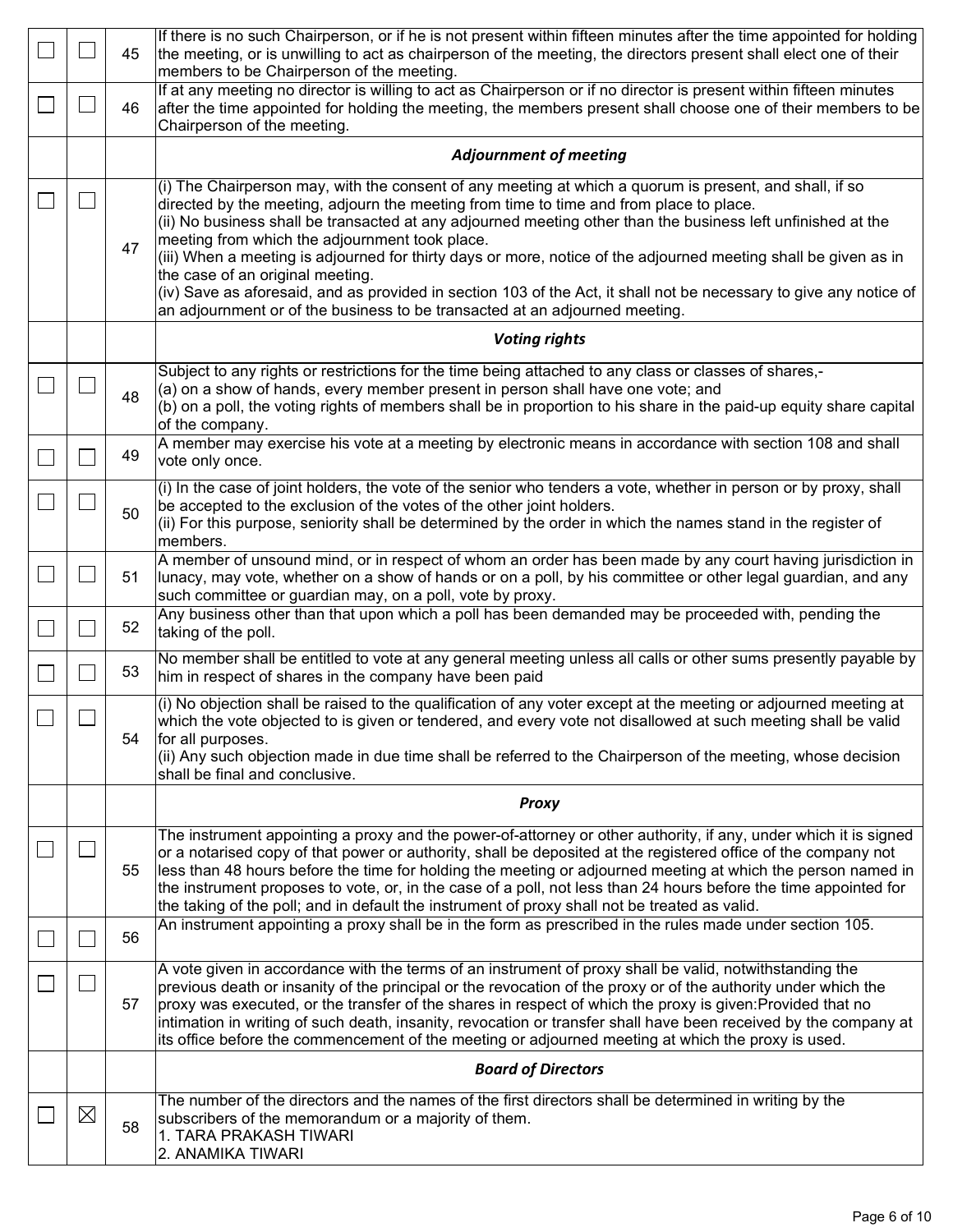|    |    | (i) The remuneration of the directors shall, in so far as it consists of a monthly payment, be deemed to accrue                                                                                                                        |  |  |  |  |
|----|----|----------------------------------------------------------------------------------------------------------------------------------------------------------------------------------------------------------------------------------------|--|--|--|--|
|    |    | from day-to-day.<br>(ii) In addition to the remuneration payable to them in pursuance of the Act, the directors may be paid all                                                                                                        |  |  |  |  |
|    | 59 | travelling, hotel and other expenses properly incurred by them-                                                                                                                                                                        |  |  |  |  |
|    |    | (a) in attending and returning from meetings of the Board of Directors or any committee thereof or general                                                                                                                             |  |  |  |  |
|    |    | meetings of the company; or                                                                                                                                                                                                            |  |  |  |  |
|    |    | (b) in connection with the business of the company.                                                                                                                                                                                    |  |  |  |  |
|    | 60 | The Board may pay all expenses incurred in getting up and registering the company.                                                                                                                                                     |  |  |  |  |
|    |    |                                                                                                                                                                                                                                        |  |  |  |  |
|    |    | The company may exercise the powers conferred on it by section 88 with regard to the keeping of a foreign                                                                                                                              |  |  |  |  |
|    | 61 | register; and the Board may (subject to the provisions of that section) make and vary such regulations as it                                                                                                                           |  |  |  |  |
|    |    | may thinks fit respecting the keeping of any such register.                                                                                                                                                                            |  |  |  |  |
|    |    | All cheques, promissory notes, drafts, hundis, bills of exchange and other negotiable instruments, and all<br>receipts for monies paid to the company, shall be signed, drawn, accepted, endorsed, or otherwise executed,              |  |  |  |  |
|    | 62 | as the case may be, by such person and in such manner as the Board shall from time to time by resolution                                                                                                                               |  |  |  |  |
|    |    | determine.                                                                                                                                                                                                                             |  |  |  |  |
|    |    | Every director present at any meeting of the Board or of a committee thereof shall sign his name in a book to                                                                                                                          |  |  |  |  |
|    | 63 | be kept for that purpose.                                                                                                                                                                                                              |  |  |  |  |
|    |    | (i) Subject to the provisions of section 149, the Board shall have power at any time, and from time to time, to                                                                                                                        |  |  |  |  |
|    |    | appoint a person as an additional director, provided the number of the directors and additional directors                                                                                                                              |  |  |  |  |
|    | 64 | together shall not at any time exceed the maximum strength fixed for the Board by the articles.                                                                                                                                        |  |  |  |  |
|    |    | (ii) Such person shall hold office only up to the date of the next annual general meeting of the company but<br>shall be eligible for appointment by the company as a director at that meeting subject to the provisions of the        |  |  |  |  |
|    |    | Act.                                                                                                                                                                                                                                   |  |  |  |  |
|    |    |                                                                                                                                                                                                                                        |  |  |  |  |
|    |    | <b>Proceedings of the Board</b>                                                                                                                                                                                                        |  |  |  |  |
|    |    | (i) The Board of Directors may meet for the conduct of business, adjourn and otherwise regulate its meetings,                                                                                                                          |  |  |  |  |
|    | 65 | as it thinks fit.                                                                                                                                                                                                                      |  |  |  |  |
|    |    | (ii) A director may, and the manager or secretary on the requisition of a director shall, at any time, summon a<br>meeting of the Board.                                                                                               |  |  |  |  |
|    |    | (i) Save as otherwise expressly provided in the Act, questions arising at any meeting of the Board shall be                                                                                                                            |  |  |  |  |
|    | 66 | decided by a majority of votes.                                                                                                                                                                                                        |  |  |  |  |
|    |    | (ii) In case of an equality of votes, the Chairperson of the Board, if any, shall have a second or casting vote.                                                                                                                       |  |  |  |  |
|    |    | The continuing directors may act notwithstanding any vacancy in the Board; but, if and so long as their number                                                                                                                         |  |  |  |  |
| J. | 67 | is reduced below the quorum fixed by the Act for a meeting of the Board, the continuing directors or director<br>$\vert$ may act for the purpose of increasing the number of directors to that fixed for the quorum, or of summoning a |  |  |  |  |
|    |    | general meeting of the company, but for no other purpose.                                                                                                                                                                              |  |  |  |  |
|    |    | (i) The Board may elect a Chairperson of its meetings and determine the period for which he is to hold office.                                                                                                                         |  |  |  |  |
|    | 68 | (ii) If no such Chairperson is elected, or if at any meeting the Chairperson is not present within five minutes                                                                                                                        |  |  |  |  |
|    |    | after the time appointed for holding the meeting, the directors present may choose one of their number to be                                                                                                                           |  |  |  |  |
|    |    | Chairperson of the meeting.                                                                                                                                                                                                            |  |  |  |  |
|    |    | (i) The Board may, subject to the provisions of the Act, delegate any of its powers to committees consisting of<br>such member or members of its body as it thinks fit.                                                                |  |  |  |  |
|    | 69 | (ii) Any committee so formed shall, in the exercise of the powers so delegated, conform to any regulations that                                                                                                                        |  |  |  |  |
|    |    |                                                                                                                                                                                                                                        |  |  |  |  |
|    |    | may be imposed on it by the Board.                                                                                                                                                                                                     |  |  |  |  |
|    |    | (i) A committee may elect a Chairperson of its meetings.                                                                                                                                                                               |  |  |  |  |
|    |    | $(iii)$ If no such Chairperson is elected, or if at any meeting the Chairperson is not present within five minutes                                                                                                                     |  |  |  |  |
|    | 70 | after the time appointed for holding the meeting, the members present may choose one of their members to be                                                                                                                            |  |  |  |  |
|    |    | Chairperson of the meeting.                                                                                                                                                                                                            |  |  |  |  |
|    |    | (i) A committee may meet and adjourn as it thinks fit.                                                                                                                                                                                 |  |  |  |  |
|    | 71 | (ii) Questions arising at any meeting of a committee shall be determined by a majority of votes of the members<br>present, and in case of an equality of votes, the Chairperson shall have a second or casting vote.                   |  |  |  |  |
|    |    | All acts done in any meeting of the Board or of a committee thereof or by any person acting as a director, shall,                                                                                                                      |  |  |  |  |
|    |    | notwithstanding that it may be afterwards discovered that there was some defect in the appointment of any one                                                                                                                          |  |  |  |  |
|    | 72 | or more of such directors or of any person acting as aforesaid, or that they or any of them were disqualified, be                                                                                                                      |  |  |  |  |
|    |    | as valid as if every such director or such person had been duly appointed and was qualified to be a director.                                                                                                                          |  |  |  |  |
|    |    | Save as otherwise expressly provided in the Act, a resolution in writing, signed by all the members of the                                                                                                                             |  |  |  |  |
|    | 73 | Board or of a committee thereof, for the time being entitled to receive notice of a meeting of the Board or<br>committee, shall be valid and effective as if it had been passed at a meeting of the Board or committee, duly           |  |  |  |  |
|    |    | convened and held.                                                                                                                                                                                                                     |  |  |  |  |
|    |    | Chief Executive Officer, Manager, Company Secretary or Chief Financial Officer                                                                                                                                                         |  |  |  |  |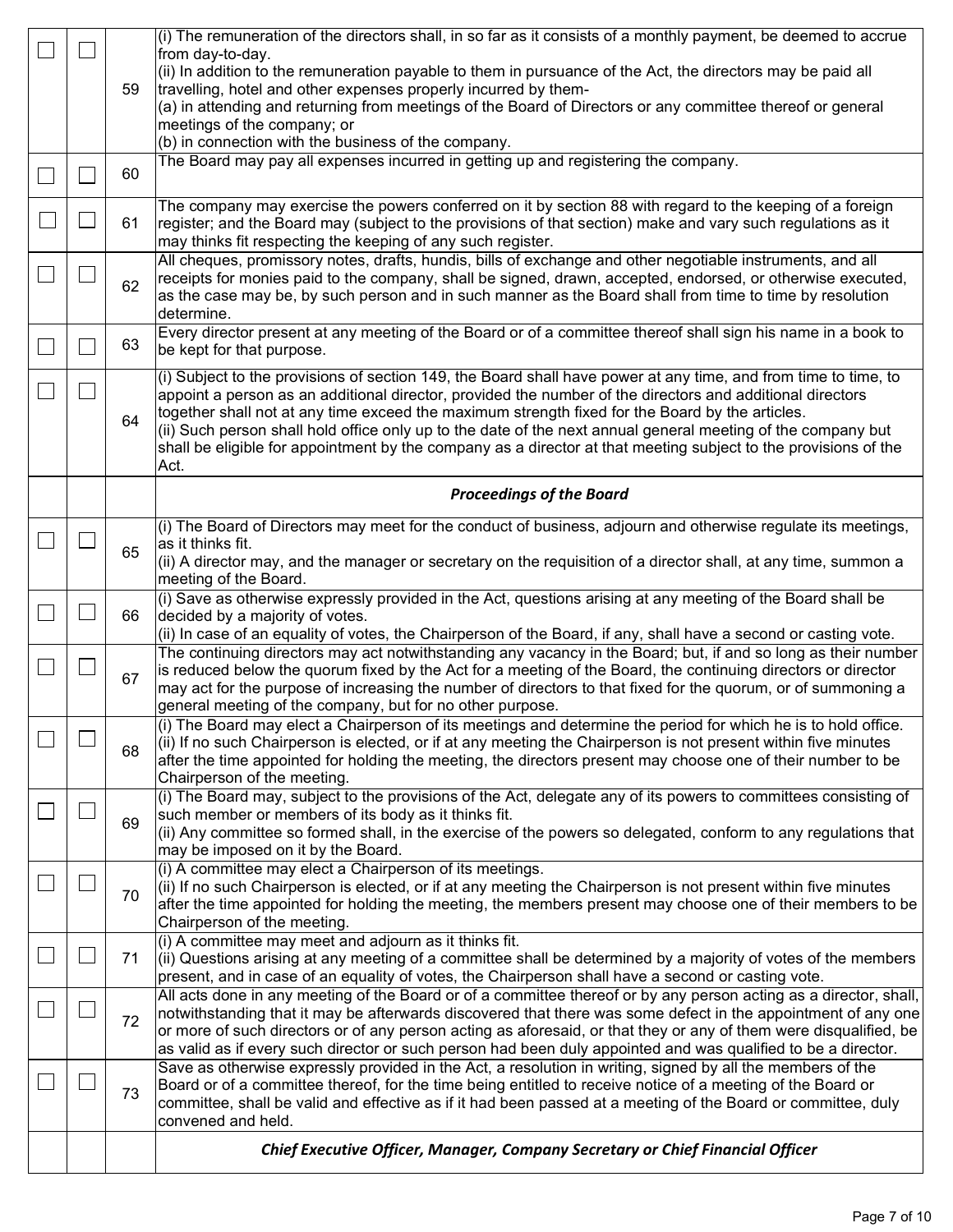|  | 74 | Subject to the provisions of the Act,-<br>(i) A chief executive officer, manager, company secretary or chief financial officer may be appointed by the<br>Board for such term, at such remuneration and upon such conditions as it may thinks fit; and any chief<br>executive officer, manager, company secretary or chief financial officer so appointed may be removed by                                                                                                                                                                                                                                                                                                                                                                                                                                                                                                                                                                                         |
|--|----|---------------------------------------------------------------------------------------------------------------------------------------------------------------------------------------------------------------------------------------------------------------------------------------------------------------------------------------------------------------------------------------------------------------------------------------------------------------------------------------------------------------------------------------------------------------------------------------------------------------------------------------------------------------------------------------------------------------------------------------------------------------------------------------------------------------------------------------------------------------------------------------------------------------------------------------------------------------------|
|  |    | means of a resolution of the Board;<br>(ii) A director may be appointed as chief executive officer, manager, company secretary or chief financial<br>officer                                                                                                                                                                                                                                                                                                                                                                                                                                                                                                                                                                                                                                                                                                                                                                                                        |
|  | 75 | A provision of the Act or these regulations requiring or authorising a thing to be done by or to a director and<br>chief executive officer, manager, company secretary or chief financial officer shall not be satisfied by its being<br>done by or to the same person acting both as director and as, or in place of, chief executive officer, manager,<br>company secretary or chief financial officer.                                                                                                                                                                                                                                                                                                                                                                                                                                                                                                                                                           |
|  |    | <b>The Seal</b>                                                                                                                                                                                                                                                                                                                                                                                                                                                                                                                                                                                                                                                                                                                                                                                                                                                                                                                                                     |
|  | 76 | i) The Board shall provide for the safe custody of the seal.<br>(ii) The seal of the company shall not be affixed to any instrument except by the authority of a resolution of the<br>Board or of a committee of the Board authorised by it in that behalf, and except in the presence of at least two<br>directors and of the secretary or such other person as the Board may appoint for the purpose; and those two<br>directors and the secretary or other person aforesaid shall sign every instrument to which the seal of the<br>company is so affixed in their presence.                                                                                                                                                                                                                                                                                                                                                                                     |
|  |    | <b>Dividends and Reserve</b>                                                                                                                                                                                                                                                                                                                                                                                                                                                                                                                                                                                                                                                                                                                                                                                                                                                                                                                                        |
|  | 77 | The company in general meeting may declare dividends, but no dividend shall exceed the amount<br>recommended by the Board.                                                                                                                                                                                                                                                                                                                                                                                                                                                                                                                                                                                                                                                                                                                                                                                                                                          |
|  | 78 | Subject to the provisions of section 123, the Board may from time to time pay to the members such interim<br>dividends as appear to it to be justified by the profits of the company.                                                                                                                                                                                                                                                                                                                                                                                                                                                                                                                                                                                                                                                                                                                                                                               |
|  | 79 | (i) The Board may, before recommending any dividend, set aside out of the profits of the company such sums<br>as it thinks fit as a reserve or reserves which shall, at the discretion of the Board, be applicable for any purpose<br>to which the profits of the company may be properly applied, including provision for meeting contingencies or<br>for equalizing dividends; and pending such application, may, at the like discretion, either be employed in the<br>business of the company or be invested in such investments (other than shares of the company) as the Board<br>may, from time to time, thinks fit.<br>(ii) The Board may also carry forward any profits which it may consider necessary not to divide, without setting<br>them aside as a reserve.                                                                                                                                                                                          |
|  | 80 | (i) Subject to the rights of persons, if any, entitled to shares with special rights as to dividends, all dividends<br>shall be declared and paid according to the amounts paid or credited as paid on the shares in respect whereof<br>the dividend is paid, but if and so long as nothing is paid upon any of the shares in the company, dividends<br>may be declared and paid according to the amounts of the shares.<br>(ii) No amount paid or credited as paid on a share in advance of calls shall be treated for the purposes of this<br>regulation as paid on the share.<br>(iii) All dividends shall be apportioned and paid proportionately to the amounts paid or credited as paid on the<br>shares during any portion or portions of the period in respect of which the dividend is paid; but if any share is<br>issued on terms providing that it shall rank for dividend as from a particular date such share shall rank for<br>dividend accordingly. |
|  | 81 | The Board may deduct from any dividend payable to any member all sums of money, if any, presently payable<br>by him to the company on account of calls or otherwise in relation to the shares of the company.                                                                                                                                                                                                                                                                                                                                                                                                                                                                                                                                                                                                                                                                                                                                                       |
|  | 82 | (i) Any dividend, interest or other monies payable in cash in respect of shares may be paid by cheque or<br>warrant sent through the post directed to the registered address of the holder or, in the case of joint holders, to<br>the registered address of that one of the joint holders who is first named on the register of members, or to such<br>person and to such address as the holder or joint holders may in writing direct.<br>(ii) Every such cheque or warrant shall be made payable to the order of the person to whom it is sent.                                                                                                                                                                                                                                                                                                                                                                                                                  |
|  | 83 | Any one of two or more joint holders of a share may give effective receipts for any dividends, bonuses or other<br>monies payable in respect of such share.                                                                                                                                                                                                                                                                                                                                                                                                                                                                                                                                                                                                                                                                                                                                                                                                         |
|  | 84 | Notice of any dividend that may have been declared shall be given to the persons entitled to share therein in<br>the manner mentioned in the Act.                                                                                                                                                                                                                                                                                                                                                                                                                                                                                                                                                                                                                                                                                                                                                                                                                   |
|  | 85 | No dividend shall bear interest against the company.                                                                                                                                                                                                                                                                                                                                                                                                                                                                                                                                                                                                                                                                                                                                                                                                                                                                                                                |
|  |    | <b>Accounts</b>                                                                                                                                                                                                                                                                                                                                                                                                                                                                                                                                                                                                                                                                                                                                                                                                                                                                                                                                                     |
|  | 86 | (i) The Board shall from time to time determine whether and to what extent and at what times and places and<br>under what conditions or regulations, the accounts and books of the company, or any of them, shall be open to<br>the inspection of members not being directors.                                                                                                                                                                                                                                                                                                                                                                                                                                                                                                                                                                                                                                                                                      |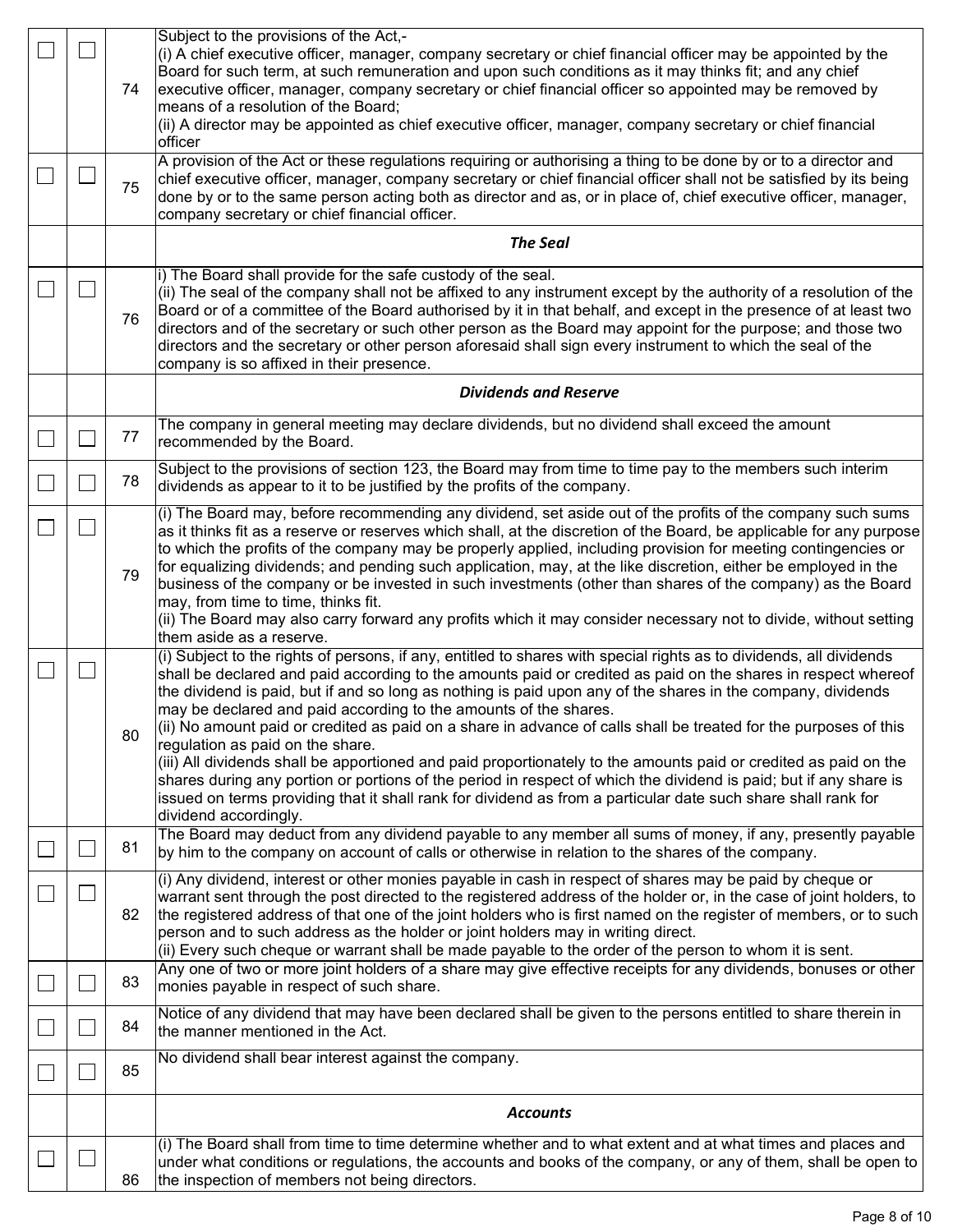|  |    | (ii) No member (not being a director) shall have any right of inspecting any account or book or document of the<br>company except as conferred by law or authorised by the Board or by the company in general meeting.                                                                                                                                                                                                                                                                                                                                                                                                                                                                                                                                                                                                                                                                                                                                                                                       |  |  |  |  |  |  |  |
|--|----|--------------------------------------------------------------------------------------------------------------------------------------------------------------------------------------------------------------------------------------------------------------------------------------------------------------------------------------------------------------------------------------------------------------------------------------------------------------------------------------------------------------------------------------------------------------------------------------------------------------------------------------------------------------------------------------------------------------------------------------------------------------------------------------------------------------------------------------------------------------------------------------------------------------------------------------------------------------------------------------------------------------|--|--|--|--|--|--|--|
|  |    | Winding up                                                                                                                                                                                                                                                                                                                                                                                                                                                                                                                                                                                                                                                                                                                                                                                                                                                                                                                                                                                                   |  |  |  |  |  |  |  |
|  | 87 | Subject to the provisions of Chapter XX of the Act and rules made thereunder-<br>$(i)$ If the company shall be wound up, the liquidator may, with the sanction of a special resolution of the<br>company and any other sanction required by the Act, divide amongst the members, in specie or kind, the<br>whole or any part of the assets of the company, whether they shall consist of property of the same kind or not.<br>$(iii)$ For the purpose aforesaid, the liquidator may set such value as he deems fair upon any property to be<br>divided as aforesaid and may determine how such division shall be carried out as between the members or<br>different classes of members.<br>(iii) The liquidator may, with the like sanction, vest the whole or any part of such assets in trustees upon such<br>trusts for the benefit of the contributories if he considers necessary, but so that no member shall be compelled<br>to accept any shares or other securities whereon there is any liability. |  |  |  |  |  |  |  |
|  |    | <b>Indemnity</b>                                                                                                                                                                                                                                                                                                                                                                                                                                                                                                                                                                                                                                                                                                                                                                                                                                                                                                                                                                                             |  |  |  |  |  |  |  |
|  | 88 | Every officer of the company shall be indemnified out of the assets of the company against any liability<br>incurred by him in defending any proceedings, whether civil or criminal, in which judgment is given in his favour<br>or in which he is acquitted or in which relief is granted to him by the court or the Tribunal.                                                                                                                                                                                                                                                                                                                                                                                                                                                                                                                                                                                                                                                                              |  |  |  |  |  |  |  |